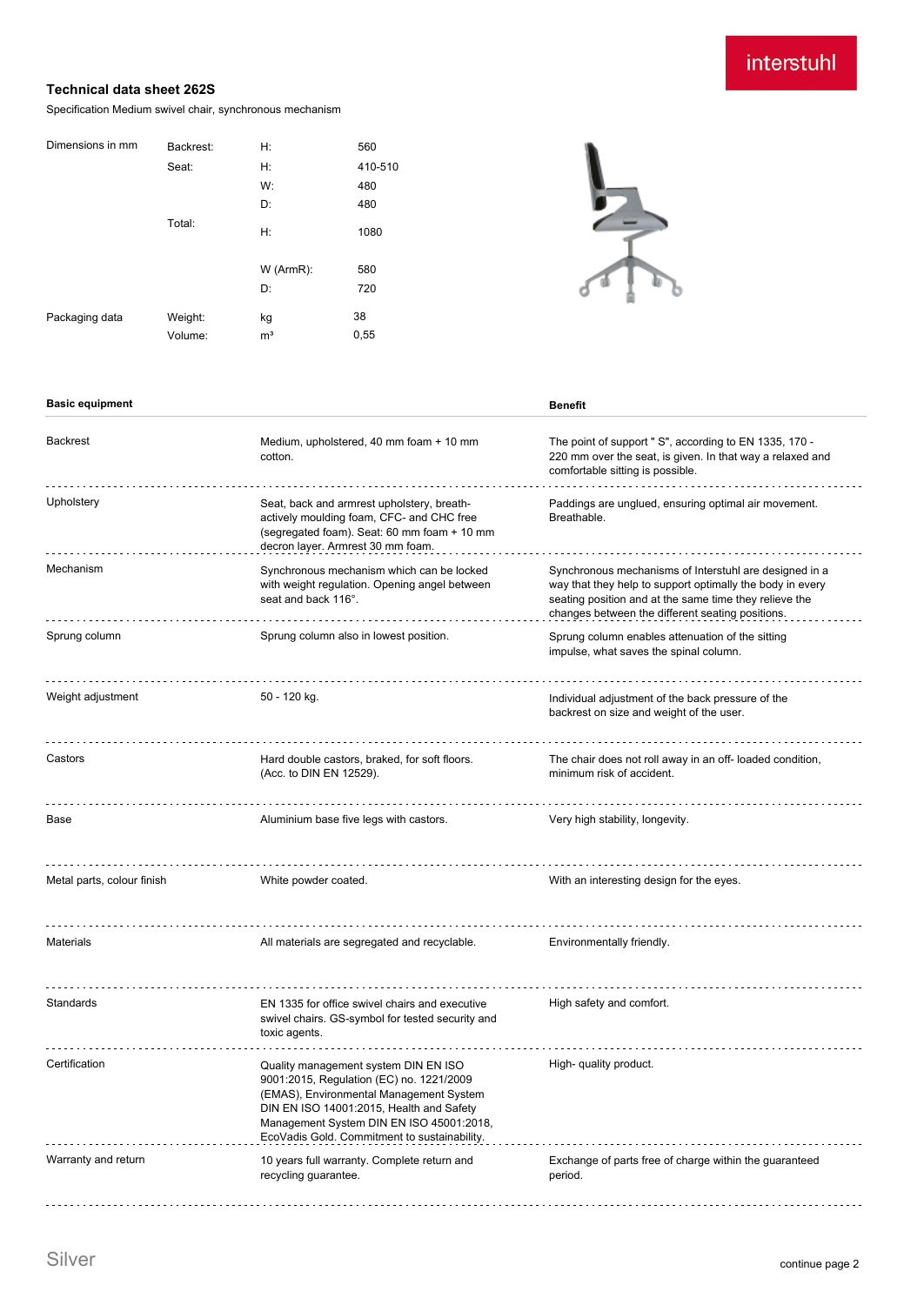### interstuhl

### **Technical data sheet 262S**

Specification Medium swivel chair, synchronous mechanism

| Backrest:          | H:                   | 560        |
|--------------------|----------------------|------------|
| Seat:              | H:                   | 410-510    |
|                    | W:                   | 480        |
|                    | D:                   | 480        |
| Total:             | Н:                   | 1080       |
|                    | W (ArmR):            | 580        |
|                    | D:                   | 720        |
| Weight:<br>Volume: | kg<br>m <sup>3</sup> | 38<br>0,55 |
|                    |                      |            |



Disassembly instructions are available upon request for any interstuhl product